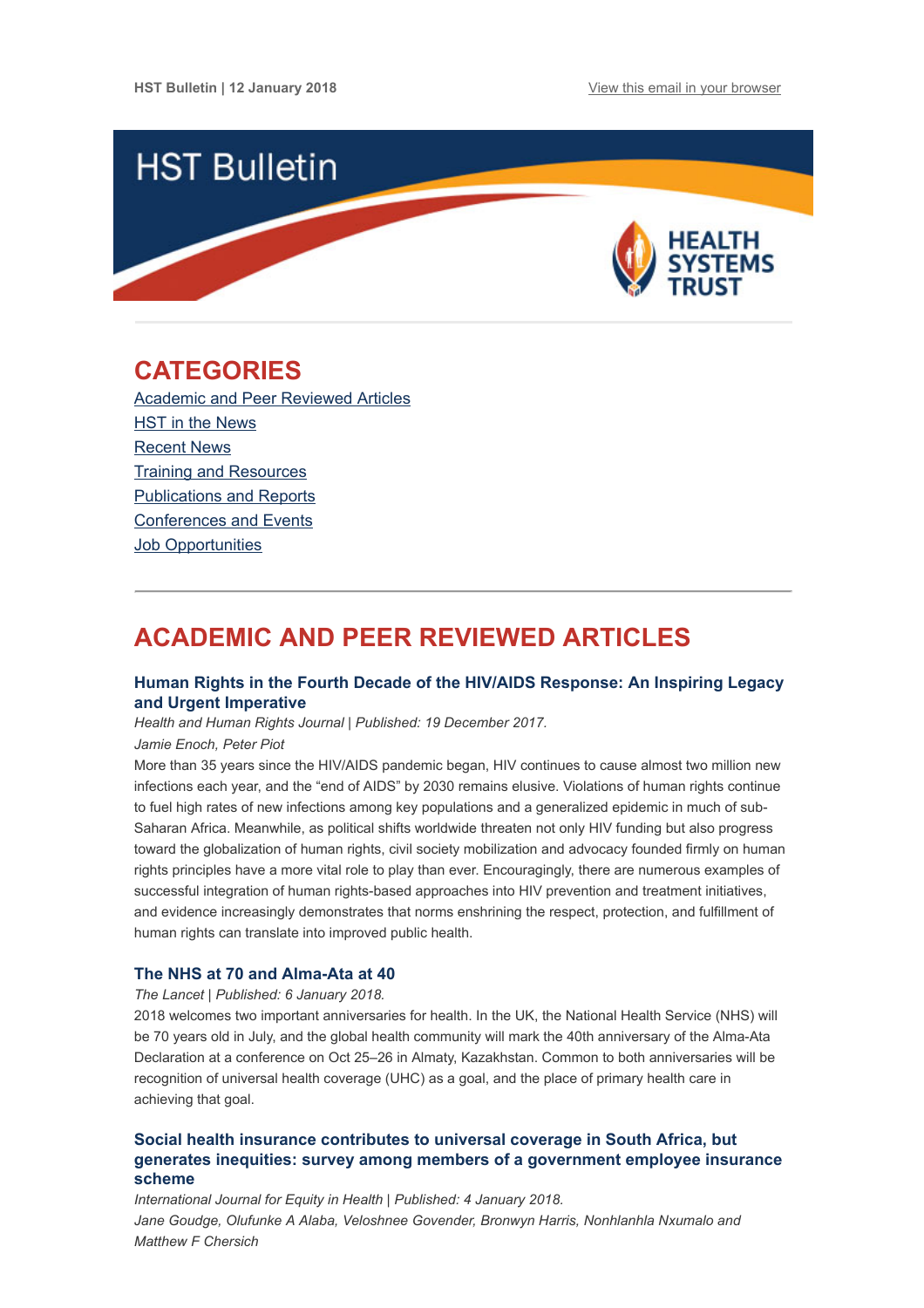Many low- and middle-income countries are reforming their health financing mechanisms as part of broader strategies to achieve universal health coverage (UHC). Voluntary social health insurance, despite evidence of resulting inequities, is attractive to policy makers as it generates additional funds for health, and provides access to a greater range of benefits for the formally employed. The South African government introduced a voluntary health insurance scheme (GEMS) for government employees in 2005 with the aim of improving access to care and extending health coverage. In this paper we ask whether the new scheme has assisted in efforts to move towards UHC.

#### [Combined evaluation of sexually transmitted infections in HIV-infected pregnant](http://journals.plos.org/plosone/article?id=10.1371/journal.pone.0189851) women and infant HIV transmission

#### PlosOne | Published: 5 January 2018.

Kristina Adachi, Jiahong Xu, Nava Yeganeh, Margaret Camarca, Mariza G Morgado, D Heather Watts, Lynne M Mofenson, Valdilea G Veloso, et al

Sexually transmitted infections (STIs) including Chlamydia trachomatis (CT), Neisseria gonorrhoeae (NG), Treponema pallidum (TP), and cytomegalovirus (CMV) may lead to adverse pregnancy and infant outcomes. The role of combined maternal STIs in HIV mother-to-child transmission (MTCT) was evaluated in mother-infant pairs from NICHD HPTN 040.

#### [Maternal and obstetric complications among HIV-infected women treated with highly](http://www.njcponline.com/article.asp?issn=1119-3077;year=2017;volume=20;issue=11;spage=1360;epage=1367;aulast=Sebitloane) active antiretroviral treatment at a Regional Hospital in Durban, South Africa

Nigerian Journal of Clinical Practice | Published: 5 January 2018.

HM Sebitloane, J Moodley

HIV is the leading cause of maternal deaths in resource-poor countries. The use of highly active antiretroviral treatment (HAART) has been shown to almost eliminate vertical transmission and improve maternal health outcomes. Its effect on direct obstetric conditions has not been well documented.

#### Modern contraceptive use, unmet need, and demand satisfied among women of reproductive age who are married or in a union in the focus countries of the Family [Planning 2020 initiative: a systematic analysis using the Family Planning Estimation](http://www.thelancet.com/journals/lancet/article/PIIS0140-6736(17)33104-5/fulltext) Tool

#### The Lancet | Published: 4 December 2017.

Niamh Cahill, Emily Sonneveldt, John Stover, Michelle Weinberger, Jessica Williamson, Chuchu Wei, Win Brown, Leontine Alkema

The London Summit on Family Planning in 2012 inspired the Family Planning 2020 (FP2020) initiative and the 120×20 goal of having an additional 120 million women and adolescent girls become users of modern contraceptives in 69 of the world's poorest countries by the year 2020. Working towards achieving 120  $\times$ 20 is crucial for ultimately achieving the Sustainable Development Goals of universal access and satisfying demand for reproductive health. Thus, a performance assessment is required to determine countries' progress.

## [Can cash break the cycle of educational risks for young children in high HIV–](http://jogh.org/documents/issue201702/jogh-07-020409.pdf) affected communities? A cross–sectional study in South Africa and Malawi

Journal of Global Health | Published: 7 December 2017.

Lorraine Sherr, Mark Tomlinson, Ana Macedo, Sarah Skeen, Imca Sifra Hensels, Lucie Dale Cluver Household cash grants are associated with beneficial outcomes; enhanced if provided in combination with care. Objectives This study describes the impact of cash grants and parenting quality on 854 children aged 5–15 (South African and Malawi) on educational outcomes including enrolment, regular attendance, correct class for age and school progress (controlling for cognitive performance). Consecutive attenders at randomly selected Community based organisations were recruited. The effects of cash plus good parenting, HIV status and gender were examined.

#### [Neglected Population, Neglected Right: Children Living with HIV and the Right to](https://www.ncbi.nlm.nih.gov/pmc/articles/PMC5739368/) **Science**

Health and Human Rights Journal | Published: 19 December 2017.

Michael L Scanlon, Gillian MacNaughton, Courtenay Sprague

The laws, language, and tools of human rights have been instrumental in expanding access to lifesaving treatment for people living with HIV. Children, however, remain a neglected population, as evidenced by inadequate child-specific and child-friendly HIV treatment options. In this article, we explore the right to science, a potentially powerful but underdeveloped right in international law, and its application to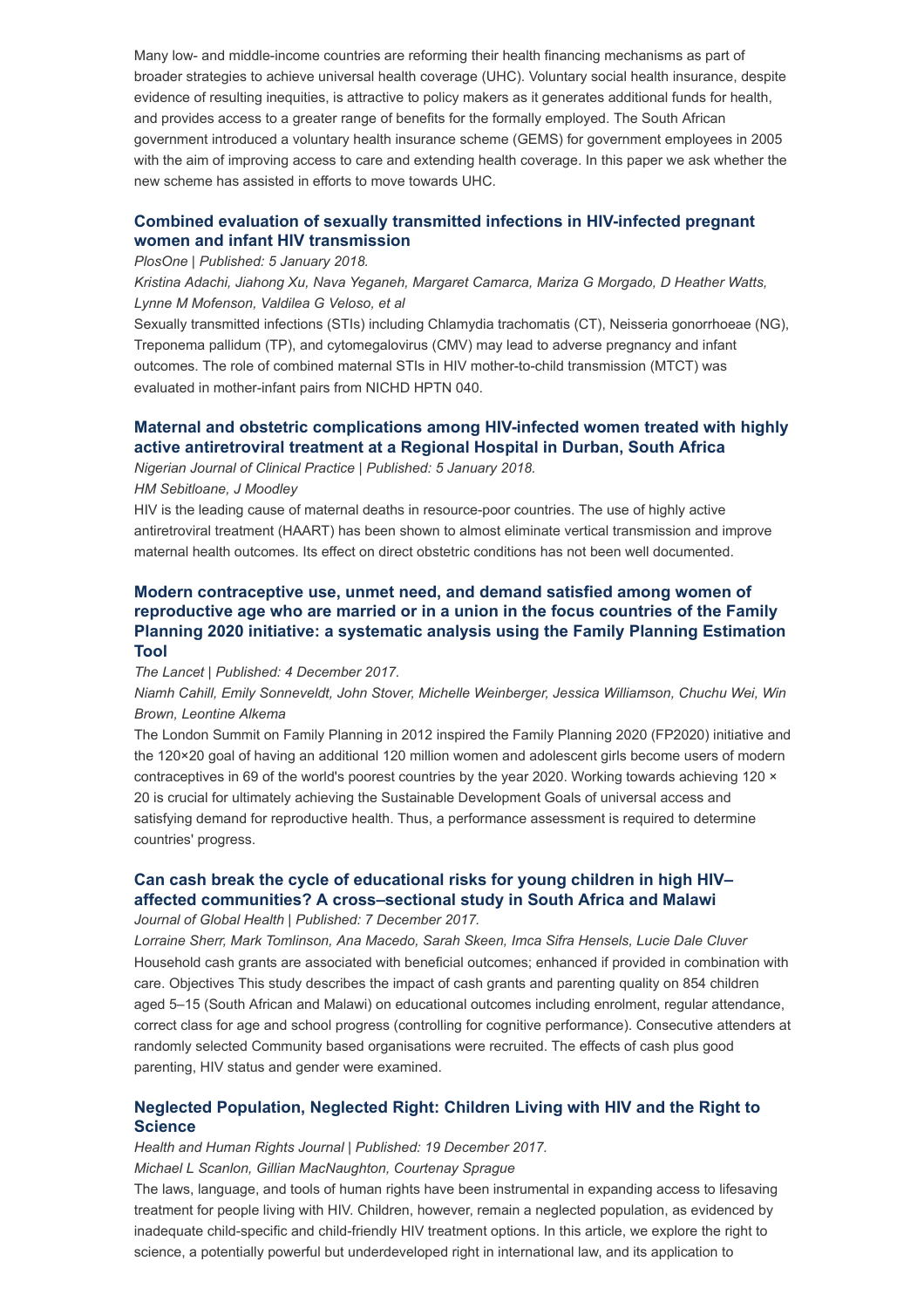research and development for pediatric HIV treatment. Drawing on reports of human rights bodies and scholars and applying the human rights typology of state obligations to respect, protect, and fulfill, we argue that states have five core obligations related to research and development for child-specific and child-friendly treatment.

[\(Return to Top\)](#page-0-1)

# <span id="page-2-0"></span>RECENT NEWS

#### [What's coming for health science and policy in 2018? Global experts look ahead in](http://blogs.plos.org/speakingofmedicine/2018/01/02/whats-coming-for-health-science-and-policy-in-2018/) their field

#### PlosMedicine | 2 January 2018.

As the calendar turns to 2018, the PLOS Medicine Editors ask global health experts to look at the year ahead.

#### [Don't believe the hype: The rise and fall of a perfectly good contraceptive?](http://bhekisisa.org/article/2018-01-09-00-why-south-africa-wasnt-ready-for-the-contraceptive-implant-implanon-nxt)

Bhekisisa | 9 January 2018.

This implant offers all the protection from unwanted pregnancies with almost none of the clinic visits. So why did many say, 'thanks, but no thanks'?

#### [Swallowing A 'Mini-Pillbox' Could Change The Way HIV Drugs Are Delivered](https://www.npr.org/sections/goatsandsoda/2018/01/09/576587339/swallowing-a-mini-pillbox-could-change-the-way-hiv-drugs-are-delivered?utm_source=dlvr.it&utm_medium=twitter&utm_source=Global+Health+NOW+Main+List&utm_campaign=d227ce1688-EMAIL_CAMPAIGN_2018_01_10&utm_medium=email&utm_term=0_8d0d062dbd-d227ce1688-2811001)

National Public Radio (US) | 9 January 2018.

Researchers are working on a new way to deliver anti-HIV drugs. A six-pointed device (artist's rendering, above) folds up to fit inside a capsule. One swallowed, the capsule dissolves and the device opens up and slowly dispenses the medication.

#### ['Modest' lower risk of HIV treatment failure with fixed dose regimes](https://www.medicalbrief.co.za/archives/modest-lower-risk-hiv-treatment-failure-fixed-dose-regimes/)

Medical Brief | 20 December 2017.

Research from the US and Europe has found that patients taking a single-tablet, fixed-dose combination (FDC) regime for HIV had a 'modestly' lower risk of virological failure compared to those taking a multipletablet regime containing two or three different drugs.

#### [EC men open dialogue against domestic abuse](https://www.health-e.org.za/2018/01/10/ec-men-open-dialogue-domestic-abuse/)

#### Health-e News | 10 January 2018.

Men of the Eastern Cape are hungry, angry and unless poverty and unemployment are addressed properly, the province will continue to have the highest rape and murder rates in the country along with the lowest employment.

#### [Coping with bipolar in a rural community](https://www.health-e.org.za/2018/01/08/coping-bipolar-rural-community/)

Health-e News | 8 January 2018. People living with mental health disorders generally struggle to find the correct help and treatment – particularly those living in rural areas.

#### [Why scientists need to do more about research fraud](https://www.theguardian.com/science/occams-corner/2018/jan/04/science-fraud-research-misconduct?utm_source=Global+Health+NOW+Main+List&utm_campaign=d227ce1688-EMAIL_CAMPAIGN_2018_01_10&utm_medium=email&utm_term=0_8d0d062dbd-d227ce1688-2811001)

The Guardian | 4 January 2018. Scientific misconduct is more than just an academic problem – it has repercussions for real people

[\(Return to Top\)](#page-0-1)

# <span id="page-2-1"></span>TRAINING AND RESOURCES

#### [PlosCast Podcast](http://blogs.plos.org/plospodcasts/)

The PLOScast blog features podcast interviews with innovators and thought leaders on scholarly publishing developments, the future of academia and the changing experiences of scientists. The show explores all things Open (science, access and peer review), including research tools, ideas for improving science communication and the realities of the academic job market.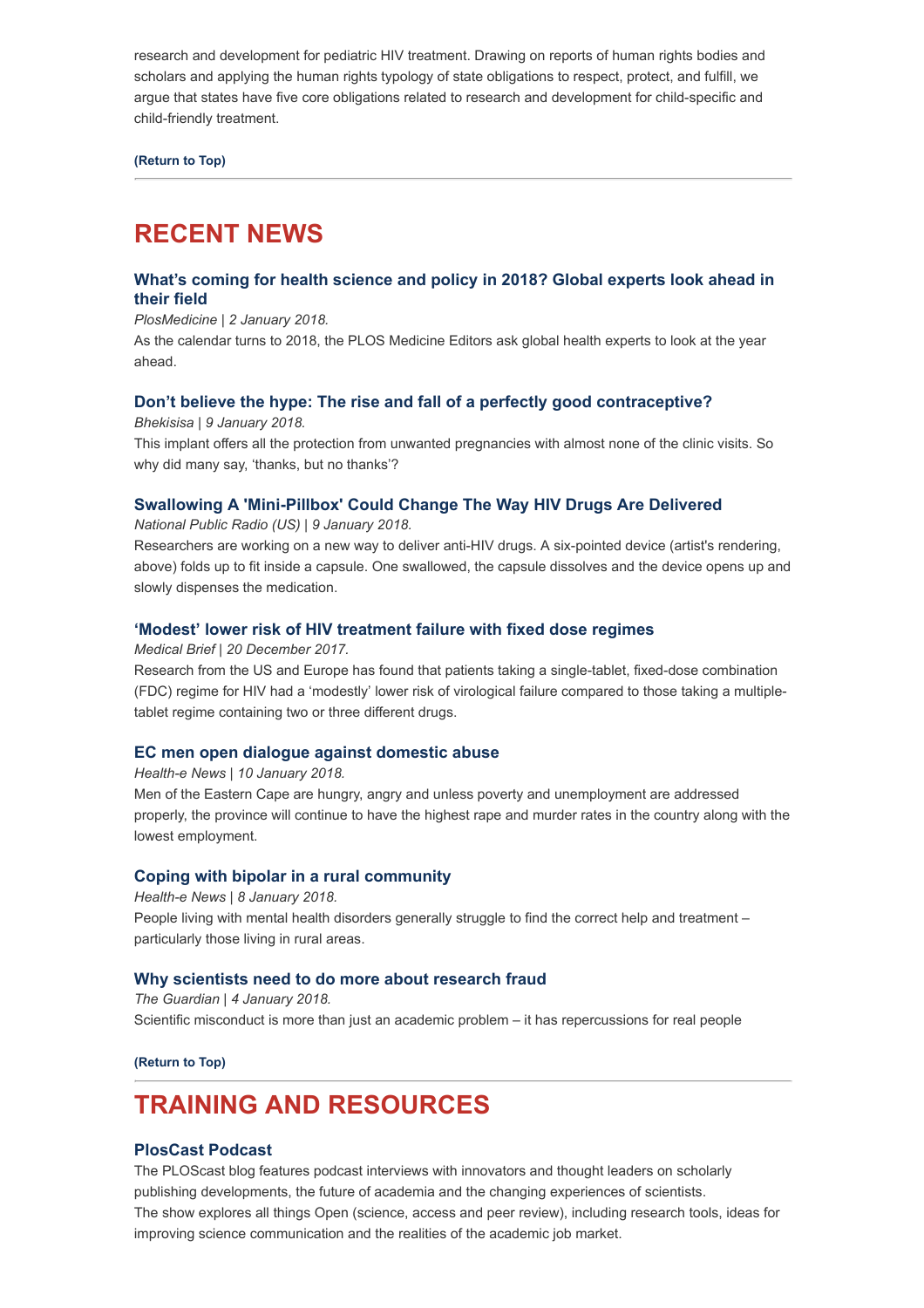#### [Strengthening health systems to respond to women subjected to intimate partner](http://www.hst.org.za/publications/NonHST%20Publications/Intimate%20partner%20violence_WHO.pdf) violence or sexual violence: A manual for health managers

World Health Organisation | December 2017.

This manual is intended for health managers at all levels of the health systems. The manual is based on the World Health Organization (WHO) guideline Responding to intimate partner violence and sexual violence against women: WHO clinical and policy guidelines, 2013. Those guidelines inform this manual and its companion clinical handbook for healthcare providers, Health care for women subjected to intimate partner violence or sexual violence, 2014. The manual draws on the WHO health systems building blocks as outlined in Everybody's business: strengthening health systems to improve health outcomes: WHO's framework for action (WHO, 2007).

[\(Return to Top\)](#page-0-1)

# <span id="page-3-0"></span>PUBLICATIONS AND REPORTS

#### [South African Health Review 2018 Call for Abstracts](http://www.hst.org.za/publications/Pages/SAHR-2018-Call-for-Abstracts.aspx)

Health Systems Trust | December 2017.

The editorial team of the 2018 SAHR is currently seeking abstracts that give consideration to advances made in the health system over the past 21 years, and reflect on areas of improvement for the future. In particular, abstracts that address the following range of topics are requested:

- Human resources for health (e.g. community health workers, production and distribution of health care workers; planning and forecasting, task shifting etc.)
- Responses to the prevention and management of non-communicable diseases
- Progress and challenges towards implementing universal health coverage

#### [Ten years in public health 2007-2017](http://www.hst.org.za/publications/NonHST%20Publications/Ten%20Years%20in%20Public%20Health%202007-2017.pdf)

World Health Organisation | December 2017.

"Ten years in public health 2007-2017" chronicles the evolution of global public health during the tenure of Dr Chan, WHO Director-General. This series of chapters evaluates successes, setbacks, and enduring challenges during her administration. They show what needs to be done when progress stalls or new threats emerge. The chapters (links are below) show how WHO technical leadership can get multiple partners working together in tandem under coherent strategies. The importance of country leadership and community engagement is stressed repeatedly throughout the chapters.

[\(Return to Top\)](#page-0-1)

## <span id="page-3-1"></span>CONFERENCES AND EVENTS

#### [ACSHR 2018 – African Conference on Sexual Health](http://www.africasexuality.org/)

12-15 February 2018 Sandton Convention Centre, Johannesburg, South Africa

[World Psychiatric Association's Thematic Congress, Innovation in Psychiatry: Effective](http://wpamelbourne.kenes.com/) Interventions for Health and Society 25-28 February 2018 Melbourne, Australia

#### [SAAHIP 2018 Conference](http://www.saahip.org.za/download/saahip-conference-2018-delegate-invitation/) 8-10 March 2018

Champagne Sports Resort, Drakensburg, South Africa

[\(Return to Top\)](#page-0-1)

# <span id="page-3-2"></span>JOB OPPORTUNITIES